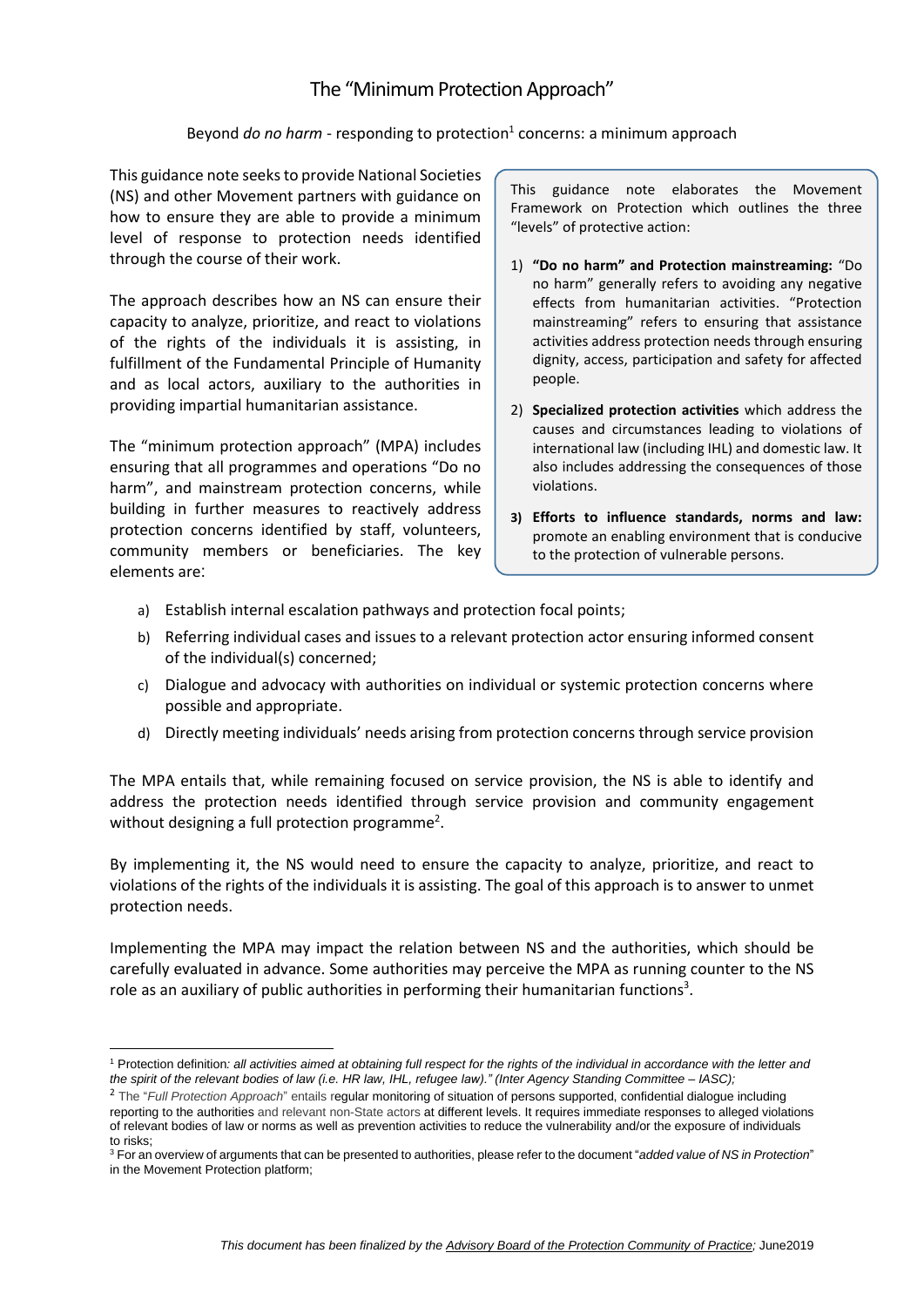## **a. How to implement a MPA**

The MPA should follow the recognized and applicable standards, especially those outlined in the ICRC reference document ["Professional](https://communities.ext.icrc.org/external-link.jspa?url=https%3A%2F%2Fshop.icrc.org%2Fprofessional-standards-for-protection-work-carried-out-by-humanitarian-and-human-rights-actors-in-armed-conflict-and-other-situations-of-violence-2545.html%3F___store%3Ddefault) Standards for Protection Work (PS)"<sup>4</sup> and the IFRC "Minimum Standards for Protection, Gender and Inclusion in emergencies" and relevant Movement technical guidance such as those on referrals, support to detainees, MHPSS guidance for survivors of protection violations.

- In all circumstance, implement the "do no harm principle" across all service provision activities of your NS (PS 1.4.) and as elaborated in detail in the IFRC guide "better programming initiative";
- "Putting the populations at the center" including PS 1.6 "protection work must be carried out with due respect for the dignity of individuals"; 1.7 "seeking dialogue with persons at risk and ensure their participation in activities directly affecting them";
- Assess protection needs (PS 2.1);
- Map protection actors and develop referral pathways (PS 5.1 and 5.5.-5.6);
- Map and understand relevant external legal and policy frameworks;
- Understand the services and positions of the authorities, and development of a dialogue;
- Develop internal capacity in terms of training, capacity etc. (PS 7.1-7.6).

# **b. Dialogue and possible formal agreement with the authorities**

A dialogue with the authorities shall always be ensured prior to starting the implementation of the MPA weather developing a direct protection dialogue and/or referring cases to another actor. Here we are referring to the standard dialogue that NS have with their authorities regarding its own activities. This will allow for transparency of the work of NS on MPA being it by informing authorities that referrals to protection actors are conducted when a NS encounters a protection concern. This dialogue should clarify the role and mandate of the NS as well as ensure the authorities' acceptance of the NS's working modalities based on the fundamental principles.

Envisaging an agreement with the authorities is strongly recommended, be it in a written or oral form. Not reaching an agreement raises the risk of misunderstanding and may impact the action. Nevertheless, with or without agreement, the NS will always have to consider how to conduct its dialogue and, at what level this dialogue should start and what would the escalation path to higher authorities be - For example, from local to central authorities or from lower responsibility level to Ministerial level.

#### **c. Pre-requisites**

Developing an MPA must take in consideration, as for any Protection action, some pre-requisites (the points below are in no way exhaustive and are not ranked by order of importance):

# *Internal leadership support and understanding*

Protection work could place the NS in challenging situations vis-a-visthe authorities, for instance when the NS identifies protection needs that are not followed up adequately by those in charge or violations. Therefore, protection work must not only be grounded in the work of dedicated operational staff/volunteers, but also in the commitment and support by the leadership of the NS.

#### *Integration of protection standards in NS policies and development of relevant internal systems*

A NS who wishesto engage in a MPA should develop internal procedures on how to collect information on the ground and how such information is processed and forwarded internally and transmitted externally, in line with data protection standards.

<sup>4</sup> Professional Standards for Protection Work, ICRC, February 2018;